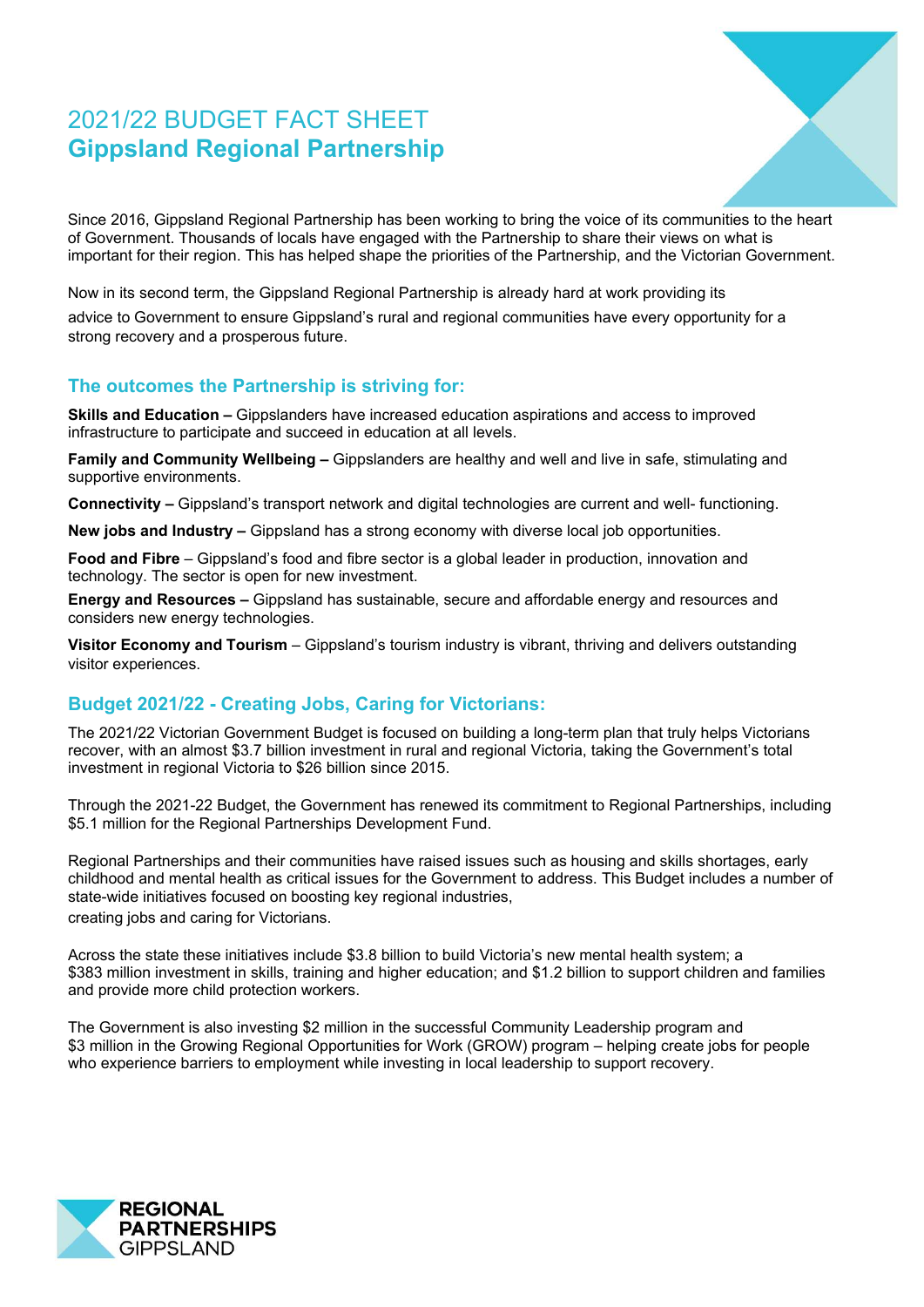### **Victorian Budget initiatives that support the Gippsland region:**

- **\$94 million** to **upgrade 17 schools** across regional Victoria including **Sale College, Stockdale Road Primary School Traralgon, Orbost Regeneration** – as well as expanding capacity to meet enrolment demand at **Drouin**, in time for the 2024 school year.
- **\$148 million** to establish the new **Victorian Academy of Teaching and Leadership**, which will provide support to teachers across the state, including **regional learning centres located in Bairnsdale and Moe** – ensuring rural and regional teachers are able to access professional development opportunities regardless of their location.
- **\$20 million** to support the work of our **Tech Schools, including in Gippsland.**
- Funding to expand virtual delivery capabilities as well as **pilot a new mobile delivery model for students in remote areas of Gippsland**, connecting more secondary students to the skills and jobs of the future.
- **\$264 million** in **community-based mental health care**, providing a 'front door' for care, with 20 new local services across Victoria – the first of between 50 to 60 across the state. This investment will deliver the six sites already announced, which are due to open in 2022, including **the Latrobe Valley**.
- **\$141 million** to deliver five new Youth Prevention and Recovery Care (YPARC) units across regional Victoria, including **Gippsland.**
- **\$17 million** to provide people living in rural and regional areas better access to clinical mental health outreach services. This investment will roll out additional services across the state, including new sites, including **Bairnsdale, Bass Coast, Central Gippsland and West Gippsland.**
- Continued support for the successful **Hospital Outreach Post-suicidal Engagement (HOPE)** program, ensuring the three regional sites funded in last year's Budget can continue caring for their communities, including **Bairnsdale**.
- **Upgrading the community hospital at Phillip Island**, as part of an overall **\$556 million** investment in 10 community hospitals across our state.
- **\$38 million** to build and open **new residential rehabilitation beds, including new services in Traralgon.**
- **\$10 million** to create new jobs in the Latrobe Valley, with funding for the **Morwell Food Manufacturing Precinct**.
- **\$44 million** to further plan, upgrade and maintain our **regional roads**, including planning of **coastal protection works at Bunurong Road, Cape Paterson**.
- **\$5 million** to deliver **boating safety upgrades** including at **Lakes Entrance**.
- **\$78 million** to expand the network of **specialist family violence courts**, including in the **Latrobe Valley.**
- **\$7 million** to strengthen **youth participation and connection** through projects including the **Latrobe Youth Space** and the **Regional Presence Project in Morwell**.
- **\$28 million** will support **facility upgrades for our emergency service organisations** including redeveloping **Life Saving Victoria's Wonthaggi clubhouse**.

### **Victorian Budget initiatives that support all regions:**

Gippsland will share in a range of significant state-wide investments

including:

- **\$7.1 billion** to continue building a world-class healthcare system, including **\$556 million** to build and expand 10 community hospitals.
- **\$3.8 billion** to build Victoria's new mental health system.